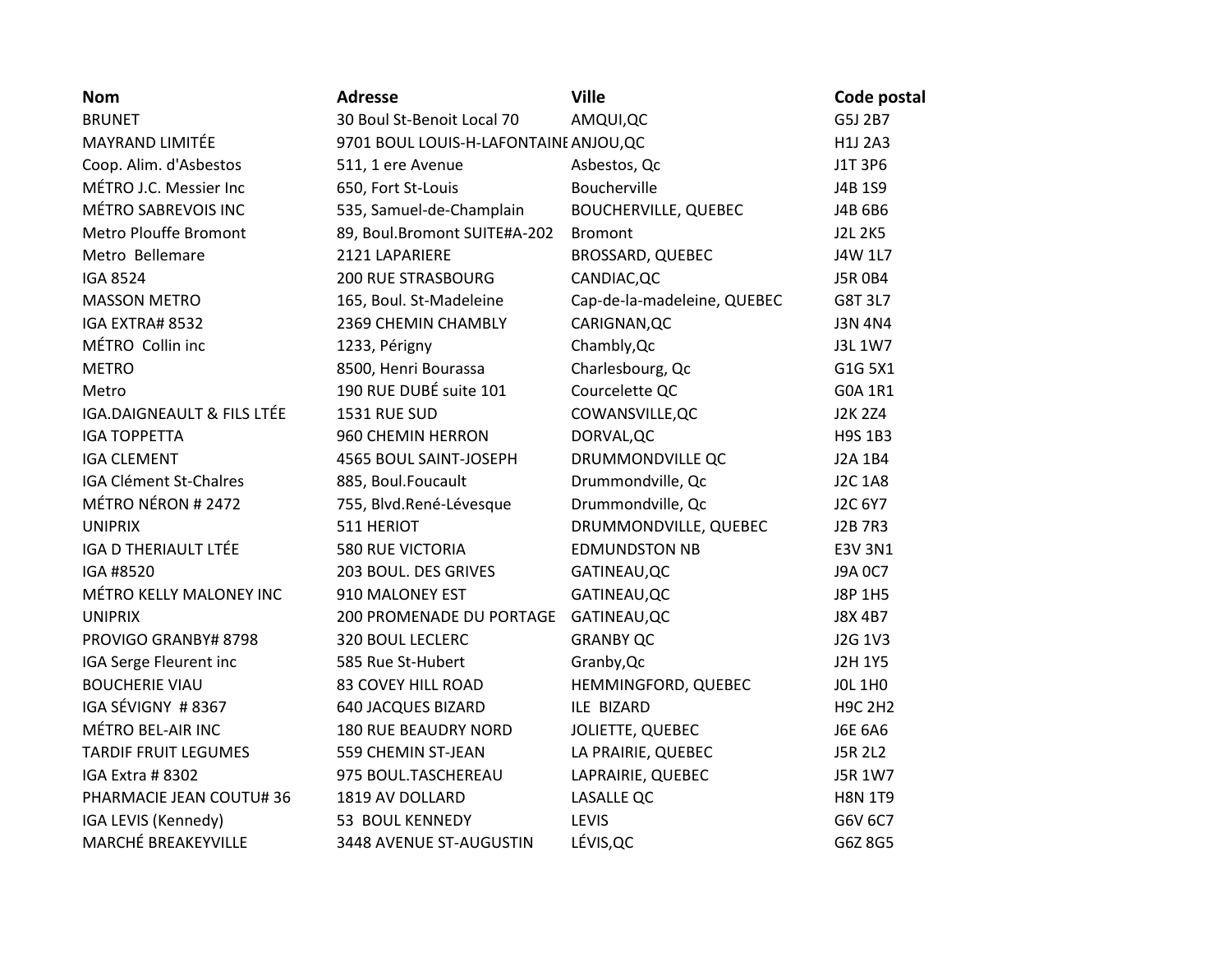| <b>IGA LANDRY TARDIF INC</b>  | 3950 BOUL. GUILLAUME-COUTUI LÉVIS, QC   |                        | G6W 1H7        |
|-------------------------------|-----------------------------------------|------------------------|----------------|
| <b>MÉTRO #2636</b>            | <b>425 ROUTE DES RIVIÈRES</b>           | LÉVIS, QC              | G7A 2N9        |
| <b>PROVIGO # 8022</b>         | 7777-1 GUILLAUME-COUTURE                | LÉVIS, QC              | G6V 6Z1        |
| MÉTRO Raymond Drouin inc      | 395, Saint-Charles O                    | Longueuil, Qc          | J4H 1G1        |
| IGA Vincent inc.              | 3315, Chemin Chambly                    | Longueuil, Qc          | J4L 4K5        |
| IGA #8179                     | 714 BOUL. ST-LAURENT OUEST              | LOUISEVILLE, QC        | <b>J5V 1K7</b> |
| MÉTRO Emery & Fils            | 80, Rue St-Marc                         | Louiseville, Qc        | J5V 2E6        |
| <b>METRO PLOUFFE</b>          | <b>460 ST-PATRICE OUEST</b>             | MAGOG, QUEBEC          | J1X 1W9        |
| IGA EXTRA # 8199              | 631 BOUL SAINT-JEAN-BAPTISTE MERCIER QC |                        | <b>J6R 2A3</b> |
| IGA #130 Marché Pépin         | 345 Boul.Laurier                        | Mont -St-Hilaire, Qc   | <b>J3H 3N8</b> |
| IGA Leblanc inc               | 101, rue Hébert                         | Mont-Laurier, Qc       | J9L 3H9        |
| <b>IGA COOP MONTMAGNY</b>     | 70 BOUL TACHE OUEST                     | <b>MONTMAGNY</b>       | G5V 3A4        |
| IGA MONTREAL#558              | 3964 NOTRE-DAME OUEST                   | <b>MONTREAL</b>        | <b>H4C 1R1</b> |
| <b>MÉTRO</b>                  | 3600, Boul.St-Joseph Est                | Montréal               | H1X 1W6        |
| PHARMACIE JEAN COUTU # 65     | 5855 Boul. Gouin Ouest                  | Montreal, Qc           | H4J 1E5        |
| <b>MÉTRO Manon Bellemare</b>  | 349, De l'Église                        | Montreal, Qc           | H4G 2M5        |
| <b>PROVIGO #8656</b>          | 3421 Ave DU PARC                        | MONTREAL, QC           | <b>H2X 2H6</b> |
| MARCHÉ RICHELIEU              | 7890 RUE ST-DENIS                       | MONTRÉAL, QC           | <b>H2R 2E8</b> |
| <b>IGA 396</b>                | 6675, Boul.Monk                         | Montréal, Qc           | H4E 3J2        |
| <b>IGA LOUISE MÉNARD</b>      | 865 STE-CATHERINE E C.P.85              | MONTRÉAL, QC           | <b>H2L 2E4</b> |
| MÉTRO E BOURDON & FILS INC    | 760 JEAN TALON EST                      | MONTRÉAL, QC           | <b>H2R 1V1</b> |
| <b>IGA TELLIER</b>            | 412 RTE 117                             | MONT-TREMBLANT         | <b>J8E 2X5</b> |
| MÉTRO Chevrefils Mt Tremblant | 1011 RUE ST-JOVITE                      | MONT-TREMBLANT, QUEBEC | J8E 3J9        |
| <b>IGA</b>                    | 680 CHEMIN DU VILLAGE                   | <b>MORIN-HEIGHTS</b>   | <b>JOR 1H0</b> |
| IGA #115 S.Marché Clément     | 2000, Louis-Fréchette ste 100           | Nicolet, QC            | J3T 1M9        |
| COOP Notre d'Ham              | <b>11 RUE PRINCIPALE</b>                | NOTRE-DAME DE HAM, QC  | G0P 1C0        |
| Metro Rouillard & Frères Inc  | 21, Rue Georges                         | Pierreville, QC        | J0G 1J0        |
| <b>PROVIGO# 8788</b>          | 20 RUE DE LA MER                        | POINTE-À-LA-CROIX, QC  | G0C 1L0        |
| <b>PROVIGO #8489</b>          | 260 SAINT CYRILLE                       | PORTNEUF, QC           | G3L 5B6        |
| verge des Bois-Francs         | 304 RTE 116 EST                         | PRINCEVILLE, QC        | G6L 4K6        |
| MÉTRO SERRO INC               | 707 BOUL. CHAREST                       | QUEBEC, QUEBEC         | G1N 4P6        |
| <b>IGA# 264</b>               | 795 BOUL. DU LAC                        | QUEBEC, QC             | G2M 0E4        |
| DÉPANNEUR GIBRALTAR           | 1290 CHEMIN STE-FOY                     | QUÉBEC, QC             | G1S 2N5        |
| <b>IGA</b>                    | 255 CHEMIN STE-FOY                      | QUÉBEC, QC             | G1R 1T5        |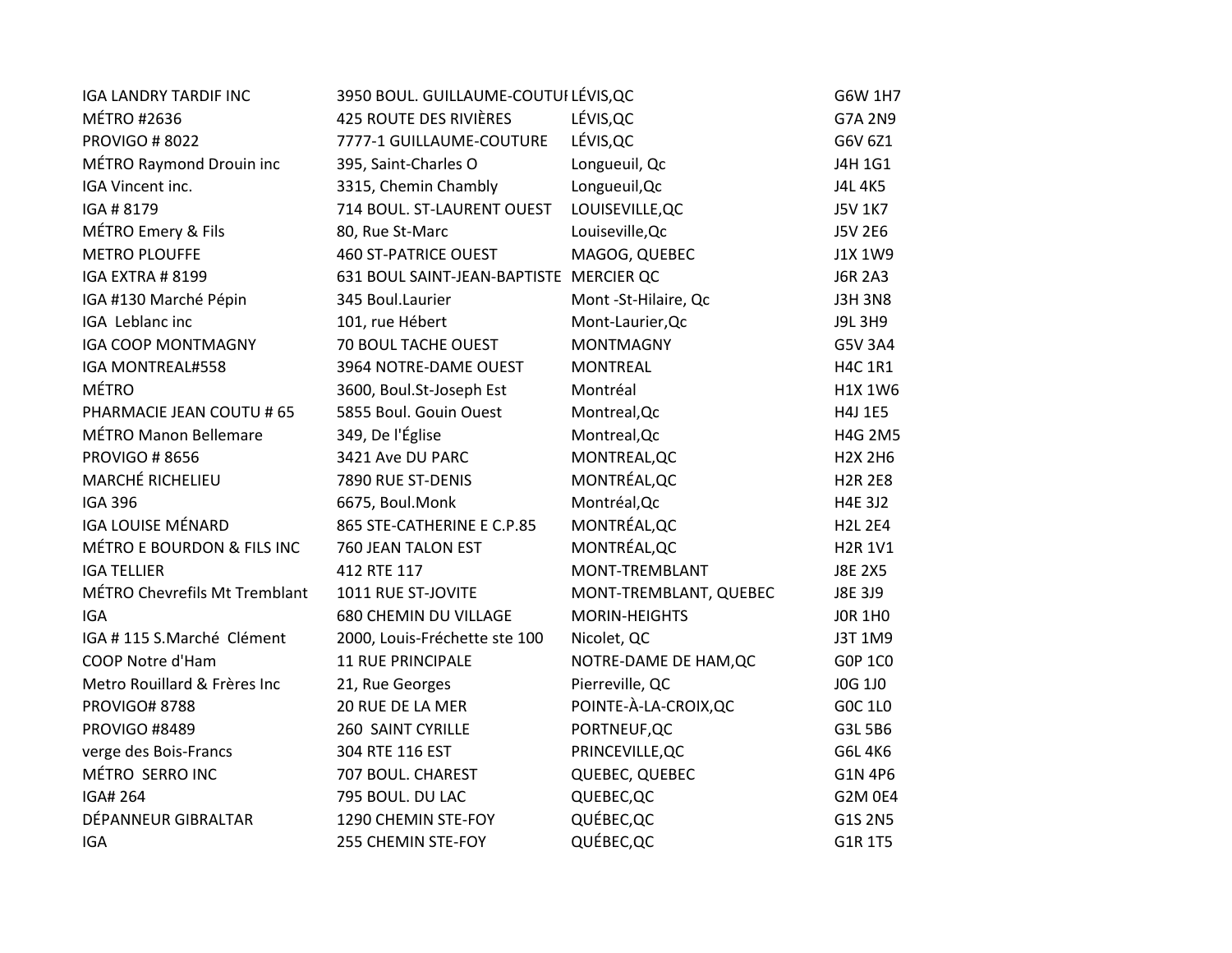| COOP DES CONSOMMATEUR        | 3700 DU CAMPANILE             | QUÉBEC, QC                 | G1X 4G6        |
|------------------------------|-------------------------------|----------------------------|----------------|
| POMME SALADE                 | 4145 1 ER AVENUE              | QUÉBEC, QC                 | G1H 2S2        |
| <b>PROVIGO</b>               | <b>815 AVE MAYRAND</b>        | QUÉBEC, QC                 | G1V 2V7        |
| <b>MÉTRO</b>                 | 92, 2e Rue Ouest              | Rimouski, QC               | G5L 8B3        |
| <b>PROXIM</b>                | 22A RUE SAINT-JOSEPH NORD     | RIVIÈRE-BLEUE QC           | <b>GOL 2BO</b> |
| MÉTRO RIENDEAU INC           | 2103 BOUL ARMAND-FRAPPIER     | SAINTE-JULIE QC            | J3E 3R6        |
| <b>IGA 0575</b>              | 1950 BOUL DIONNE              | SAINT-GEORGES QC           | G5Y 3W8        |
| Magasin Coop La Paix         | 321, rte de l'Église, C.P.428 | Saint-Jean-Port-Joli, Qc   | <b>GOR 3GO</b> |
| MÉTRO ST-TITE INC            | 621 ROUTE 153                 | SAINT-TITE QC              | <b>GOX 3HO</b> |
| Métro Plus                   | 4175, 12 ièm Avenue           | Shawinigan-Sud, Qc         | G9P 4G3        |
| TRADITION#8770               | 335 RUE MAIN                  | SHEDIAC, NB                | E4P 2B1        |
| <b>IGA</b>                   | 775 Galt Ouest                | Sherbrooke                 | J1H 1Z1        |
| MÉTRO Plouffe inc            | <b>4857 BOUL BOURQUE</b>      | <b>SHERBROOKE QC</b>       | <b>J1N 1E8</b> |
| IGA EXTRA #8569              | 3950 Rue King Ouest           | Sherbrooke, Qc             | J1L 1P6        |
| MÉTRO Plouffe                | 1175, rue King Est            | Sherbrooke, Qc             | J1G 1E6        |
| IGA #281 Sorel-Tracy         | 411, Boul.Poliquin            | Sorel                      | J3P 7V9        |
| <b>MÉTRO</b>                 | 555 BLVD ST-ADELE             | ST-ADELE                   | <b>J8B 1A7</b> |
| S. BOURASSA                  | <b>680 PRINCIPALE</b>         | ST-AGATHE DES MONT, QUEBEC | <b>J8C 1L3</b> |
| CHOUINARD I.G.A              | 10505 BOUL ST-ANNE            | ST-ANNE DE BEAUPRE, QUEBEC | G0A 3C0        |
| IGA Lambert & Frères inc     | 2400 Du Millénaire            | St-Basile-le-grand, Qc     | <b>J3N 1T8</b> |
| <b>BF RECYCLE</b>            | 15 RUE DU COMMECRE            | ST-CHRISTOPHE D'ARTHABASKA | <b>G6R 0E9</b> |
| Bonichoix 6542               | 940, St-Georges               | Ste-Adèle, Qc              | J8B 1J9        |
| MÉTRO STE-CROIX INC          | 6452 PRINCIPALE               | STE-CROIX, QC              | G0S 2H0        |
| IGA du Faubourg Ste-Julie    | 2055, Principale              | Ste-Julie, QC              | J3E 2J9        |
| Uniprix                      | 173 Ste-Rose                  | Ste-Rose, Qc               | H7L 1L5        |
| MARCHÉ VEILLETTE             | 302 RUE SAINT PAUL            | STE-TITE, QC               | <b>GOX 3HO</b> |
| MÉTRO ST GABRIEL(2015) INC   | <b>160 RUE ST-GABRIEL</b>     | ST-GABRIEL DE BRANDON, QC  | <b>JOK 2NO</b> |
| Uniprix                      | 14650 BOUL LACROIX            | ST-GEORGES DE BEAUCE, QC   | G5Y 7G8        |
| MÉTRO LAVAL VEILLEUX         | 17850 BOUL LACROIX            | ST-GEORGES, BCE, QC        | G5Y 5B8        |
| <b>METRO PORT-ROYAL</b>      | 4900 FARDEL                   | St-Grégoire, Qc            | G9H 1V7        |
| S. Mont-St-Hilaire (Metro)   | 345, Honorius-Charbonneau     | St-Hilaire, Qc             | <b>J3H 5H6</b> |
| IGA ST-HUBERT(COUSINEAU)     | 6250, Cousineau Suite 600     | St-Hubert, Qc              | J3Y 8X9        |
| MÉTRO Riendeau St-Hubert inc | 5245, Blvd.Cousineau Bur.180  | St-Hubert, Qc              | J3Y 6J8        |
| IGA Laplante inc.            | 420, 2e Aveue                 | St-Jean-Sur-Richelieu, Qc  | <b>J2X 2B8</b> |
|                              |                               |                            |                |